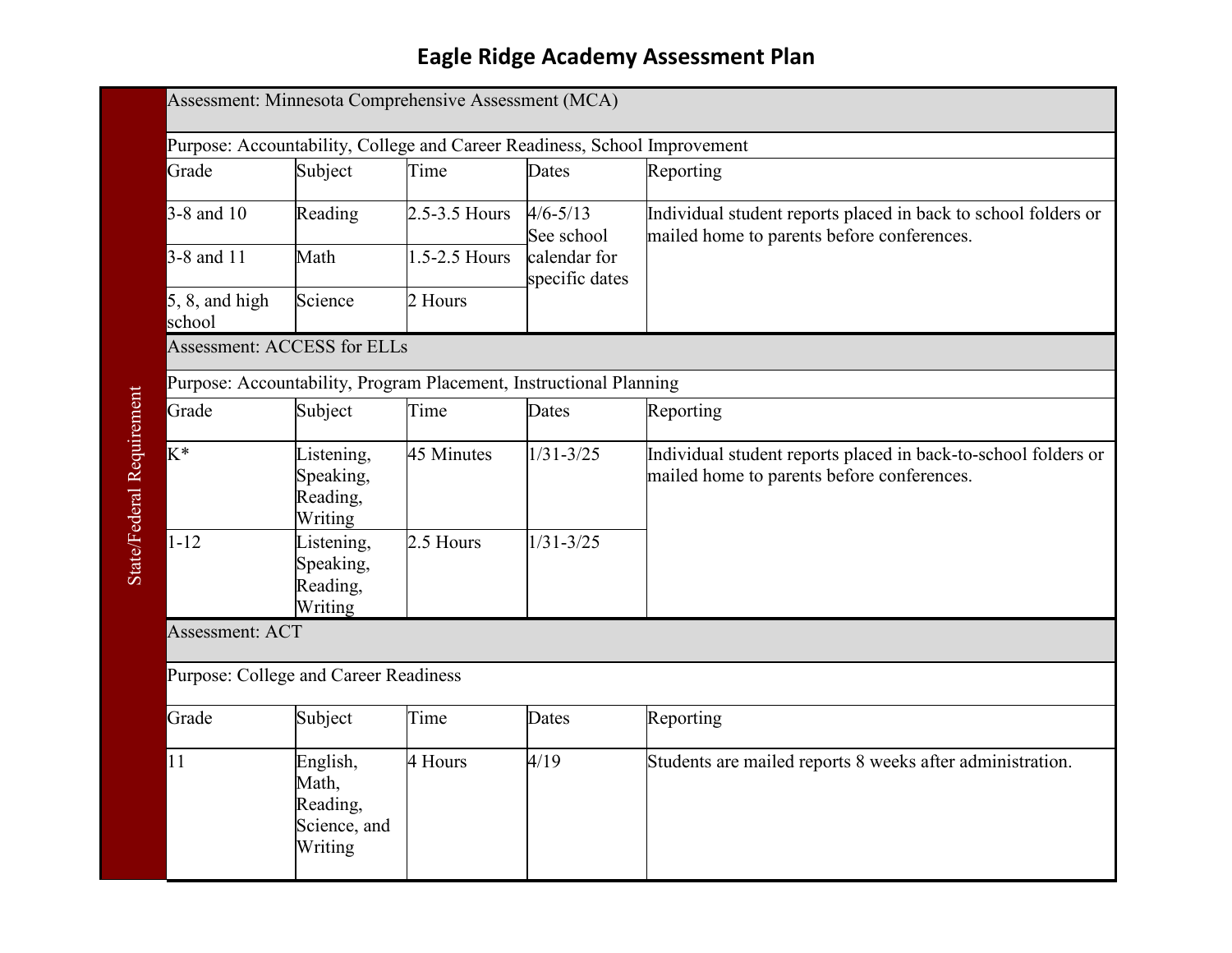## **Eagle Ridge Academy Assessment Plan**

|                                      | Assessment: Strategic Teaching and Evaluation of Progress (STEP) |         |                                                       |                                                   |                                                                                                                                        |  |  |  |
|--------------------------------------|------------------------------------------------------------------|---------|-------------------------------------------------------|---------------------------------------------------|----------------------------------------------------------------------------------------------------------------------------------------|--|--|--|
| District and/ or Charter Requirement | Purpose: Instructional Planning and School Improvement           |         |                                                       |                                                   |                                                                                                                                        |  |  |  |
|                                      | Grade                                                            | Subject | Time                                                  | Dates                                             | Reporting                                                                                                                              |  |  |  |
|                                      | K-3 or until<br>STEP 12 is<br>achieved                           | Reading | 20 minutes per Cycle 1: 9/9-<br>student per test 9/27 |                                                   | Parents receive reports at conferences or by mail.                                                                                     |  |  |  |
|                                      | Assessment: Data Driven Instruction (DDI) Assessment             |         |                                                       |                                                   |                                                                                                                                        |  |  |  |
|                                      | Purpose: Instructional Planning, School Improvement, Placement   |         |                                                       |                                                   |                                                                                                                                        |  |  |  |
|                                      | $K-12$                                                           | Math    | 60 minutes                                            | $10/4 - 10/7$<br>$1/10 - 1/14$<br>$3/14 - 3/17$   | Assessments are used to guide teacher lessons and<br>differentiate for students' needs. 6-12 teacher may report<br>grade in gradebook. |  |  |  |
|                                      | $K-12$                                                           | Reading | 60 minutes                                            | $10/11 - 10/14$<br>$1/18 - 1/21$<br>$3/21 - 3/24$ | Assessments are used to guide teacher lessons and<br>differentiate for students' needs. 6-12 teacher may report<br>grade in gradebook. |  |  |  |